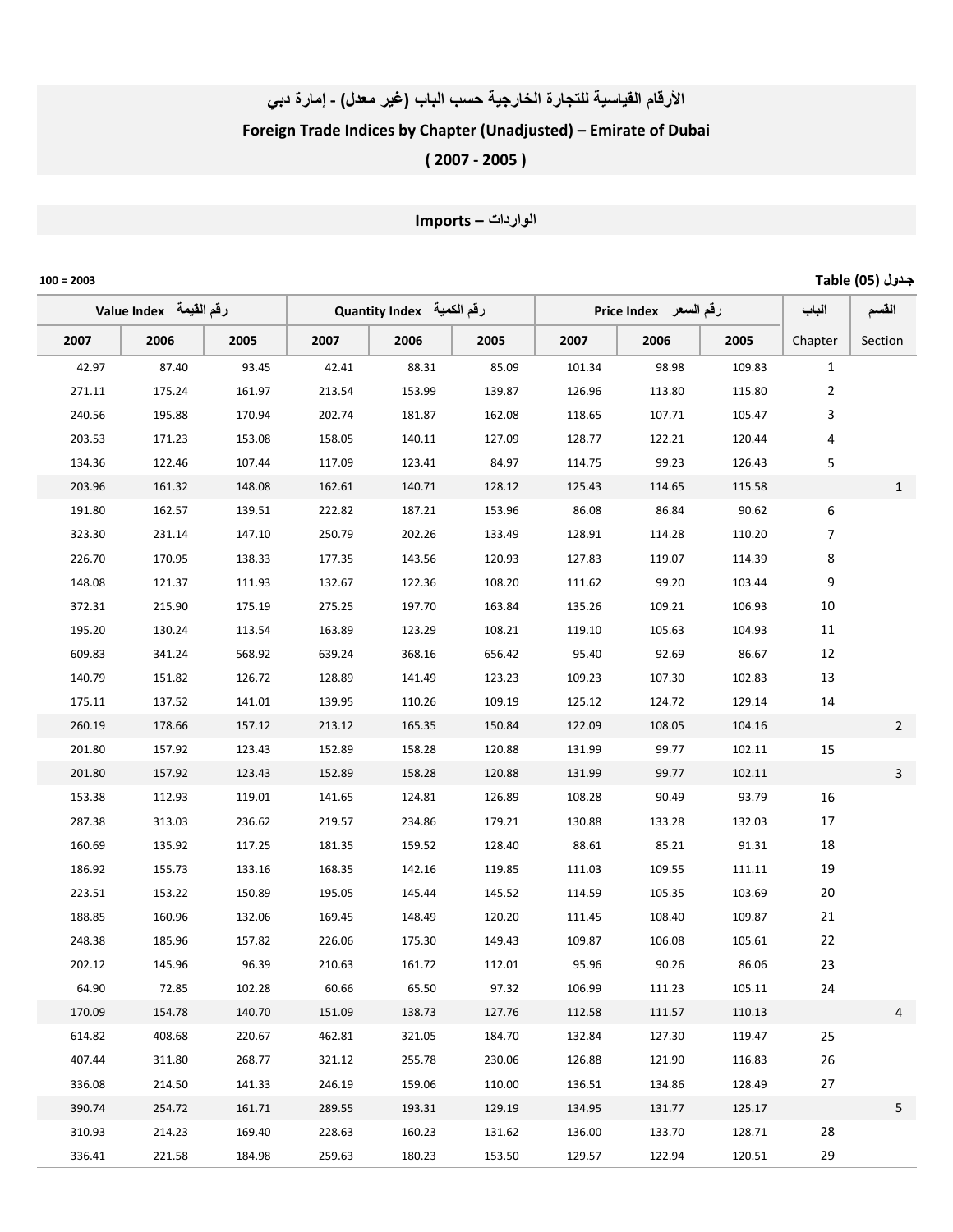### تابع جدول (05) Cont't Table

|        | لرقم القيمة   Value Index |        |        | رقم الكمية Quantity Index |        | رقم السعر _ Price Index |        |        | الباب   | القسم           |
|--------|---------------------------|--------|--------|---------------------------|--------|-------------------------|--------|--------|---------|-----------------|
| 2007   | 2006                      | 2005   | 2007   | 2006                      | 2005   | 2007                    | 2006   | 2005   | Chapter | Section         |
| 236.27 | 171.49                    | 134.71 | 189.27 | 132.75                    | 107.27 | 124.83                  | 129.19 | 125.59 | 30      |                 |
| 326.71 | 253.34                    | 219.08 | 252.08 | 193.87                    | 178.64 | 129.60                  | 130.68 | 122.64 | 31      |                 |
| 280.32 | 194.10                    | 154.05 | 272.38 | 201.00                    | 156.16 | 102.92                  | 96.57  | 98.64  | 32      |                 |
| 262.70 | 200.48                    | 153.41 | 208.31 | 160.03                    | 136.53 | 126.11                  | 125.28 | 112.37 | 33      |                 |
| 205.15 | 178.70                    | 132.50 | 157.50 | 160.05                    | 119.18 | 130.25                  | 111.65 | 111.18 | 34      |                 |
| 256.86 | 202.48                    | 157.37 | 248.08 | 197.81                    | 156.50 | 103.54                  | 102.36 | 100.56 | 35      |                 |
| 134.43 | 98.43                     | 115.36 | 128.88 | 94.58                     | 109.71 | 104.31                  | 104.07 | 105.15 | 36      |                 |
| 142.75 | 133.23                    | 128.13 | 133.62 | 134.25                    | 136.21 | 106.83                  | 99.25  | 94.06  | 37      |                 |
| 285.68 | 215.13                    | 173.78 | 232.15 | 195.83                    | 158.47 | 123.06                  | 109.86 | 109.66 | 38      |                 |
| 269.43 | 197.35                    | 156.46 | 215.73 | 163.68                    | 135.95 | 124.89                  | 120.57 | 115.08 |         | 6               |
| 264.69 | 192.66                    | 155.46 | 210.54 | 162.39                    | 135.31 | 125.72                  | 118.64 | 114.89 | 39      |                 |
| 229.67 | 193.76                    | 176.63 | 175.17 | 151.29                    | 156.50 | 131.11                  | 128.07 | 112.87 | 40      |                 |
| 250.78 | 193.10                    | 163.87 | 196.49 | 157.98                    | 143.72 | 127.63                  | 122.23 | 114.02 |         | $7\overline{ }$ |
| 135.29 | 109.66                    | 104.00 | 131.17 | 104.37                    | 103.56 | 103.14                  | 105.07 | 100.42 | 41      |                 |
| 261.12 | 193.01                    | 181.97 | 195.30 | 157.61                    | 144.78 | 133.70                  | 122.46 | 125.69 | 42      |                 |
| 328.52 | 514.72                    | 336.00 | 236.27 | 369.07                    | 240.86 | 139.05                  | 139.46 | 139.50 | 43      |                 |
| 259.04 | 208.68                    | 187.43 | 194.65 | 167.99                    | 148.55 | 133.08                  | 124.23 | 126.17 |         | 8               |
| 305.77 | 208.00                    | 180.54 | 240.65 | 174.36                    | 156.79 | 127.06                  | 119.29 | 115.14 | 44      |                 |
| 88.88  | 783.43                    | 121.40 | 91.74  | 831.90                    | 109.40 | 96.88                   | 94.17  | 110.96 | 45      |                 |
| 127.21 | 166.07                    | 140.39 | 105.99 | 133.24                    | 120.30 | 120.02                  | 124.64 | 116.70 | 46      |                 |
| 302.28 | 208.93                    | 179.75 | 238.06 | 175.54                    | 156.09 | 126.98                  | 119.02 | 115.16 |         | 9               |
| 260.17 | 345.06                    | 148.08 | 229.43 | 304.11                    | 146.94 | 113.40                  | 113.46 | 100.78 | 47      |                 |
| 218.35 | 181.09                    | 149.58 | 181.07 | 161.05                    | 133.66 | 120.59                  | 112.45 | 111.91 | 48      |                 |
| 267.05 | 203.10                    | 155.98 | 232.49 | 177.27                    | 134.63 | 114.87                  | 114.57 | 115.86 | 49      |                 |
| 226.49 | 185.79                    | 150.60 | 189.68 | 164.66                    | 133.90 | 119.40                  | 112.83 | 112.47 |         | 10              |
| 191.98 | 182.17                    | 143.76 | 203.34 | 192.68                    | 135.07 | 94.41                   | 94.55  | 106.43 | 50      |                 |
| 106.47 | 117.78                    | 139.79 | 92.96  | 121.36                    | 141.68 | 114.53                  | 97.05  | 98.67  | 51      |                 |
| 108.08 | 116.50                    | 123.14 | 103.83 | 112.44                    | 123.10 | 104.09                  | 103.62 | 100.03 | 52      |                 |
| 132.91 | 137.28                    | 114.57 | 111.63 | 132.57                    | 111.98 | 119.06                  | 103.55 | 102.31 | 53      |                 |
| 120.85 | 99.18                     | 94.93  | 115.82 | 98.15                     | 98.05  | 104.35                  | 101.04 | 96.82  | 54      |                 |
| 123.63 | 113.37                    | 111.94 | 109.39 | 112.23                    | 110.96 | 113.02                  | 101.02 | 100.88 | 55      |                 |
| 183.22 | 159.69                    | 125.79 | 163.97 | 145.87                    | 119.59 | 111.74                  | 109.47 | 105.18 | 56      |                 |
| 220.45 | 172.13                    | 149.62 | 207.46 | 171.12                    | 157.53 | 106.26                  | 100.59 | 94.98  | 57      |                 |
| 105.54 | 114.17                    | 100.43 | 119.17 | 133.39                    | 112.30 | 88.57                   | 85.60  | 89.43  | 58      |                 |
| 156.86 | 113.00                    | 111.00 | 144.10 | 119.38                    | 114.58 | 108.86                  | 94.65  | 96.87  | 59      |                 |
| 75.11  | 79.17                     | 101.15 | 71.08  | 76.05                     | 102.55 | 105.68                  | 104.10 | 98.63  | 60      |                 |
| 268.41 | 212.83                    | 167.47 | 221.87 | 187.62                    | 141.33 | 120.98                  | 113.44 | 118.49 | 61      |                 |
| 198.14 | 154.44                    | 133.59 | 174.89 | 145.16                    | 127.50 | 113.30                  | 106.39 | 104.78 | 62      |                 |
| 160.86 | 133.50                    | 122.58 | 162.53 | 138.84                    | 129.42 | 98.97                   | 96.16  | 94.71  | 63      |                 |
| 156.52 | 131.47                    | 119.15 | 143.15 | 127.40                    | 116.92 | 109.34                  | 103.20 | 101.91 |         | 11              |
| 206.44 | 171.21                    | 150.23 | 192.50 | 172.24                    | 148.95 | 107.24                  | 99.41  | 100.86 | 64      |                 |
| 217.63 | 187.57                    | 155.19 | 226.00 | 196.91                    | 167.27 | 96.30                   | 95.26  | 92.78  | 65      |                 |